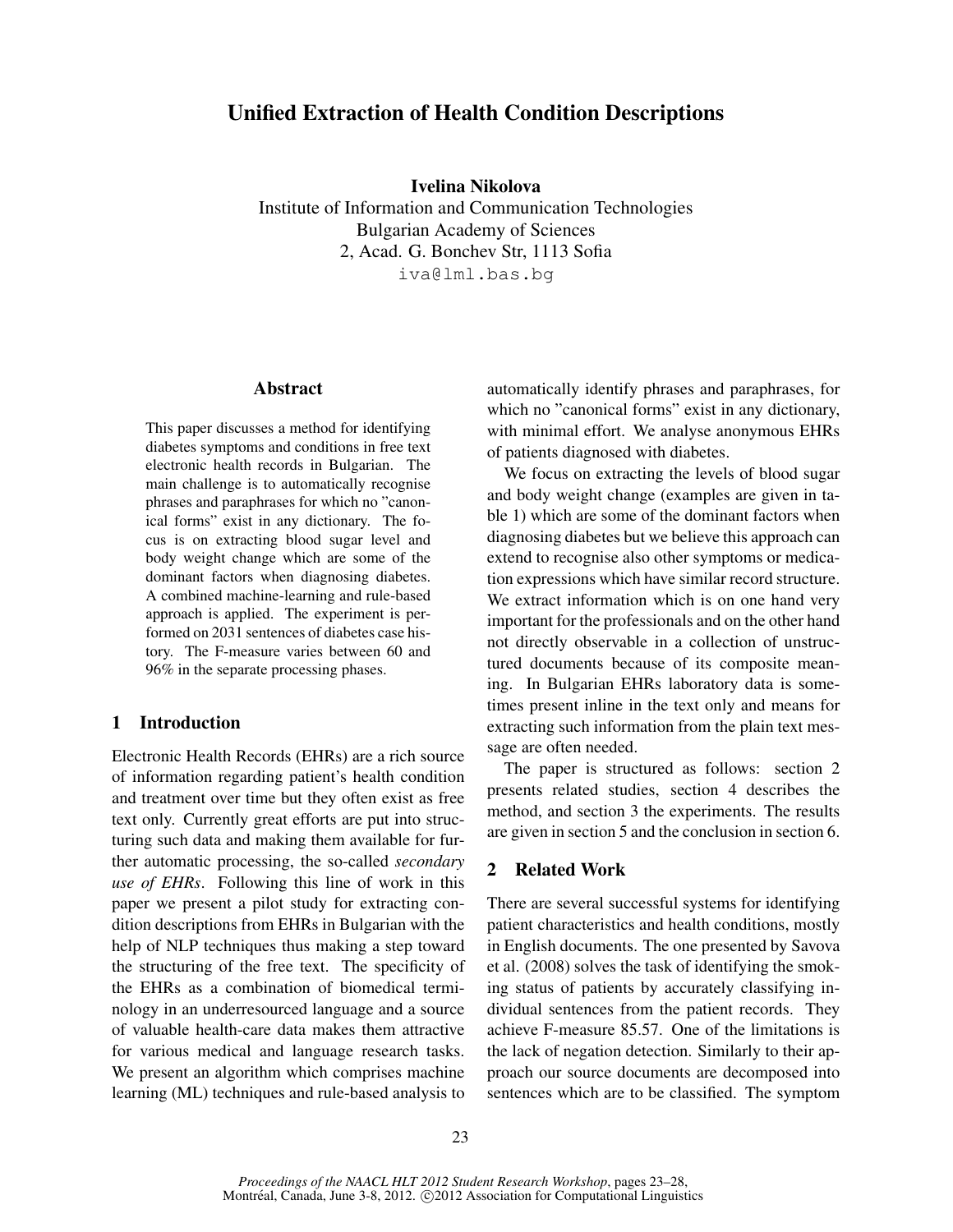descriptions are short and always written within a single sentence, therefore it is important to filter out the irrelevant sentences. We employ ML techniques and rule-based analysis and in addition deal with negation detection.

Harkema et al. (2009) presents an algorithm called ConText, which determines whether clinical conditions mentioned in clinical reports are negated, hypothetical, historical, or experienced by someone other than the patient. The system is entirely rulebased and infers the status of a condition from simple lexical clues occurring in the context of the condition. This algorithm proves successful in processing different clinical report types with F-measure for negation (75-95%), historical (22-84%), hypothetical (86-96%) and experiencer (100%) depending on the report types. Our work rests on a similar idea – we prepare a set of vocabularies which are learned from data and are used for determining the scope of the expressions of interest but we focus on extracting health conditions, their status, values and negation.

Negation is one of the most important features to be recognized in medical texts. There is a work for Bulgarian by Boytcheva (2005) which specifically tackles the negation by the presence of triggering expression as we do too.

Many systems implement isolated condition identification and rarely complete semantic model of all conditions, e.g. MedLEE (Friedman, 1994), MEDSYNDIKATE (Hahn, 2002) etc. identify the status condition and also modifying information like anatomic location, negation, change over time. In Boytcheva et al. (2010) the authors extract from Bulgarian EHRs the status of the patient skin, limbs, and neck with thyroid gland with high accuracy.

#### 3 Experimental Data

Source Data This work is done on free text EHRs of diabetic patients submitted by the Endocrinology Hospital of the Medical University in Sofia. The health conditions are written in the case history which describes the diabetes development, complications, their corresponding treatment, etc. Symptom descriptions are written within a single sentence (sometimes other symptoms are described in the same sentence too) as shown in table 1.

Our training corpus is a subset of anamnesis sen-

 $Ex.$  *I*. При изследване кръвната захар е била - $14$   $\mu$ <sub>MMOJ</sub> $\pi$ . (*After examination the blood sugar was - 14 mmol/l.*)

*Ex.* 2. Постыпва по повод на полиуричнополидипсичен синдром, редукция на теглото и ketoacidoza. (*Enters hospital because of polyuriapolydipsia syndrome, weight reduction and ketoacidosis.*)

Table 1: Examples of symptom descriptions.

tences regarding only symptom descriptions. It is annotated with symptom type on sentence level and with symptom description on token level. These are excerpts from from 100 epicrises. All sentences are marked with class "bs" (blood sugar), "bwc" (body weight change) or another symptom. The sentences that describe more symptoms have more than one label. These data was used for learning the rules and the vocabularies. The experimental/test dataset consists of 2031 anamnesis sentences annotated with symptoms. The documents are manually sentence split and automatically tokenized. To overcome the inflexion and gain a wider coverage of the rules we also use stemmed forms (Nakov, 2010).

Vocabularies The algorithm relies on a set of specific vocabularies manually built from the annotated training set. We build a *Focal Term Vocabulary* which contains words and phrases signalling the presence of the health condition description (e.g. "glycemic control", "hypoglycemia" etc.). It is used for defining the condition in *phase 2*. All single words which appear in this vocabulary except for the stop words form the so called *Key Term Vocabulary* used in the *phase 1* classification task.

There are two vocabularies containing border terms: one with rightmost context border expressions (*Right Border Vocabulary*); and one with left border expressions (*Left Border Vocabulary*). These are conjunctions and phrases separating the blood sugar level description from another observation preceding it. Both vocabularies are sorted in descending order by the probability of occurrence associated with each expression as border term.

A *Vocabulary of Negation Expressions* is also compiled as well as a *Vocabulary of Condition Statuses* (e.g. "good", "bad", "increased" etc.).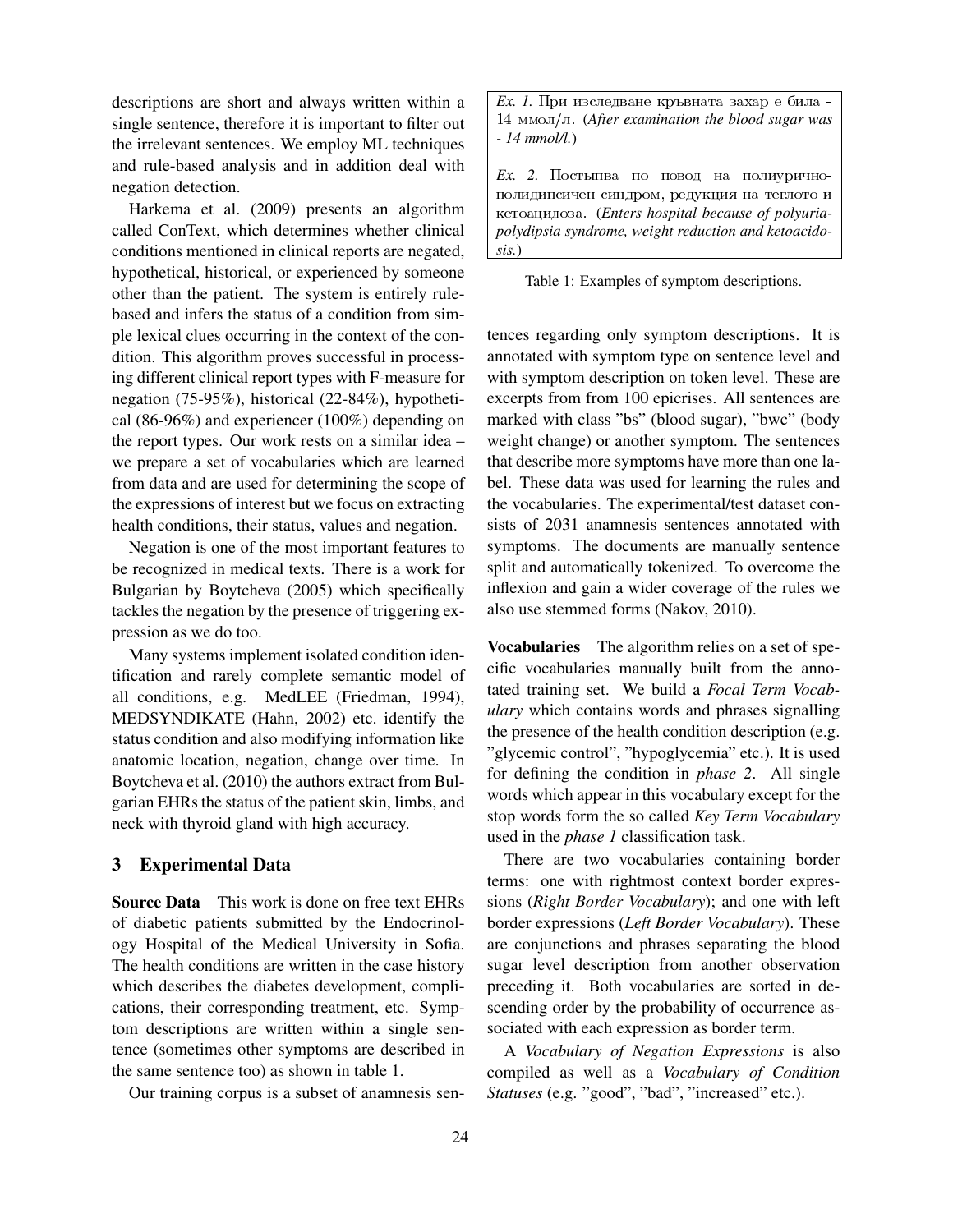## 4 Methodology

We aim at identifying health conditions in the EHR case history. The problem can be broken down into the following subtasks: Phase 1: *identify the relevant sentences*; Phase 2: *identify the condition and its status*; Phase 3: *identify the values related to the symptom of interest* - mmol/l, kg etc.; Phase 4: *identify negation*; Phase 5: *identify the scope of the description - match left and right border terms*.

Two experiments for accomplishing *phase 1* have been carried out: a rule-based one and ML-based one. In the ML setting we train a binary classification algorithm. We experiment with 3 feature sets: *(i)* all tokens in the corpus; *(ii)* the tokens from *Key Term Vocabulary* and *(iii)* restricted subset of the *Key Term Vocabulary*. In all cases each sentence is considered a document and each document feature vector contains the following boolean values for each feature: *the feature value is true iff the document contains the corresponding token from the feature set, otherwise it is false*. In this setting we use the experimental corpus which we split in folds for training and testing and the vocabularies which are learned from the training corpus.

In the rule-based experiment, we construct lightweight regular expressions that match symptom descriptions in the training set. We model them in context window of up to 5-7 tokens to the left and right of the focal terms depending on the kind of expression. When composing the rules like in figure 1 we introduce new links between tokens which are not subsequent in the training dataset, if the newly created token sequences would be meaningful focal expressions. The black edges are obtained from the training corpus and the dashed grey one is manually added. This approach would not harm any identification procedure because it can match only an existing sequence in the target text therefore we can only benefit from such augmented rules. Moreover these rules are crafted for stemmed text which partially overcomes the morphological agreement problem (Bulgarian is a highly inflective language) thus they have wider coverage on the possible signalling words (see table 2). The sentences matching these rules are passed to *phase 2*.



Figure 1: Adding new edges between tokens.

| кръвн $\lbrack \text{au} \rbrack(\texttt{t})$ ? захар (the blood sugar) |  |  |  |  |  |
|-------------------------------------------------------------------------|--|--|--|--|--|
| ((незадоволителен) OR (добър) OR (лош)                                  |  |  |  |  |  |
| OR (отлич)) (гликемич контрол) (not satisfactory                        |  |  |  |  |  |
| OR good OR bad OR excellent glycemic control)                           |  |  |  |  |  |

Table 2: Phase 1 rules after stemming.

At *phase 2* the condition status is recognised. The blood sugar level is most often cited as *low*, *high* or *normal* and could be also *bad* or *good*, body weight can be *increased* or *decreased*. The context words which signal the status of the condition appear on the left side of the focal terms, such as: c BHsoki sto\$inosti na kr. zahar (*with high values of the blood sugar*); лош гликемичен контрол (*bad glycemic control*).

*Phase 3* analysis is related to the dynamic extension of the right context of the analysed expression in order to cover all necessary attributes. At this phase we aim at identifying the value of the blood sugar test if there is such. The values of this test are given in various ways – as an interval of values; as a maximal value reached during some period or a concrete value. At this step we apply rules matching vocabulary words signalling the type of value representation e.g. между (*between*); до (*up to*); над (*above*); около (*around*).

When the algorithm recognises a word signalling interval value representation such as  $\text{Me}$ <sub>N</sub> (*between*), it takes action to expand the right context to the next two numbers and measuring unit after the second one, but with no more than 7 tokens. If the numbers fall out of this 7-token window they are ignored and the value identification algorithm fails. We determined the 7-token window experimentally by analysing the training set of EHRs where often verbs expressing temporality are connecting/separating the focal terms from the ones describing lab test values (as shown in table 3).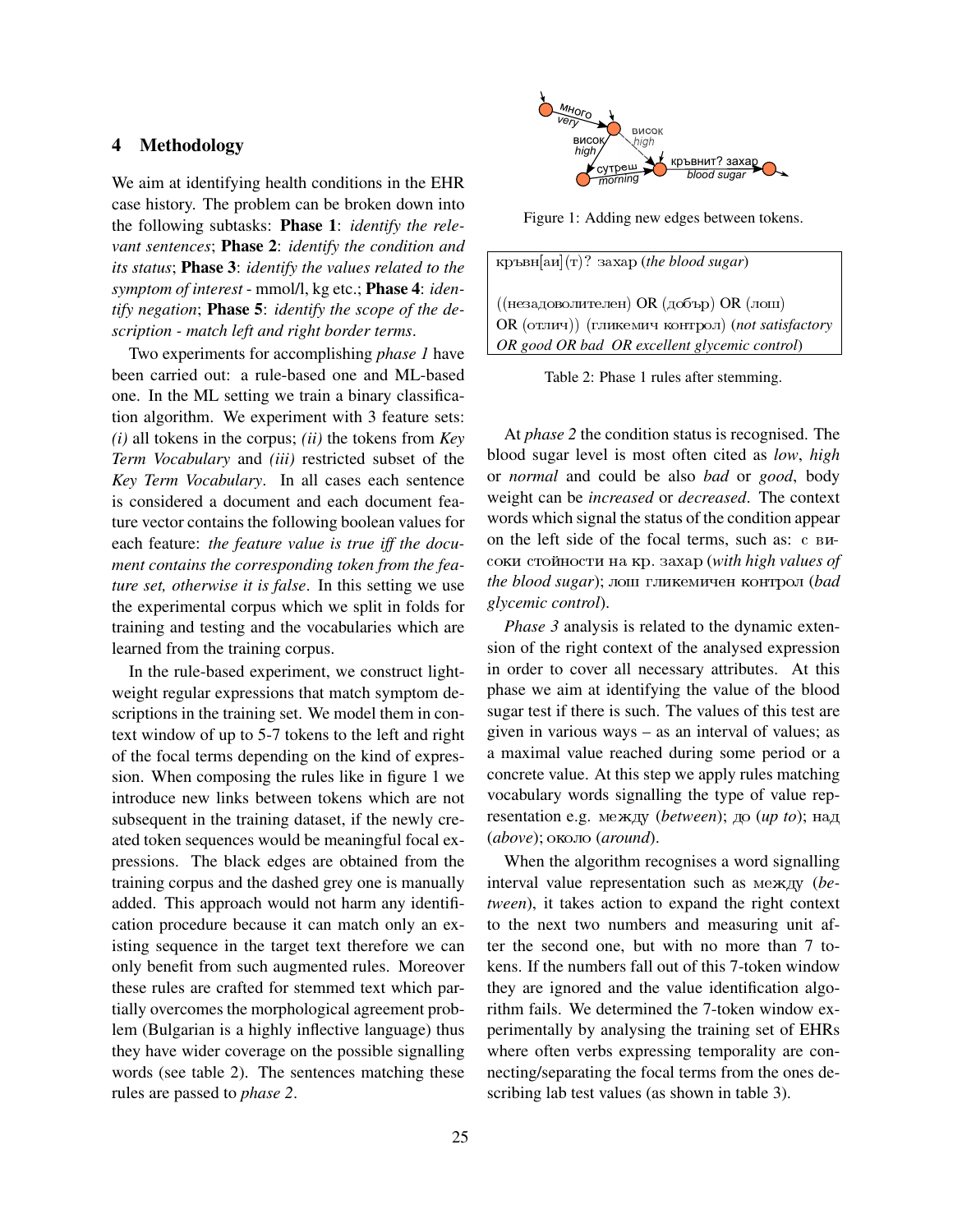| кръвнозахарна стойност до 10-11 ммол/л             |  |  |  |  |  |  |
|----------------------------------------------------|--|--|--|--|--|--|
| (bloodsugar level up to $10-11$ mmol/l)            |  |  |  |  |  |  |
| стойностите на кръвната захар са били (между       |  |  |  |  |  |  |
| 4 и 6,5 ммол/л) (level of the blood sugar has been |  |  |  |  |  |  |
| between 4) (and $6.5$ mmol/l)                      |  |  |  |  |  |  |

Table 3: Recognition of lab test values.

In *phase 4* we recognise negation. We observe only limited occurrences of negations in the text. This is due to the fact that in Bulgarian practice mostly medical conditions with pathological changes are described. The expressions signalling negation appear on the left context of the phrases marked at *phase 1* and they modify the expressions identified at *phase 2*. Some examples are: ne sobwava za... (*does not inform about*...); ne [mnogo] visoki sto\$inosti na ... (*not [very] high values of...*).

*Phase 5* identifies the symptom description scope. It is determined by the context words which signal the beginning of the expression, its ending and the already identified attributes. The expression of interest either starts at the beginning of the sentence or follows another description and conjunctions. The end of the expression is either coinciding with the end of the sentence, or is signalled by a value of the blood sugar test, or a description of another symptom (see table 4). The border identification rules are applied on the right and on the left of the already identified attributes starting from the rule having highest probability and continue in descending order until a match is found. If no match is found in 7-token context window the right border is considered the right most token of the current expression and the left border of the expression is either the first token of the focal term or negation of the expression or status of the condition.

## 5 Evaluation

#### 5.1 Phase 1 - Rules vs ML

The evaluation of our approach is performed from several different perspectives. We compare text classification versus rule-based approach at *phase 1*. In the ML setting each input document (meaning each sentence) has a boolean feature vector representing the presence of each token of the feature set in that

### Beginning of expressions of interest

при кръвна захар... (*with blood sugar...*) na fona na lox glikemiqen kontrol... (*on the background of bad glycemic control...*) с високи стойности на кръвната захар... (with *high values of the blood sugar...*)

#### Ending of expressions of interest

...кръвна захар - 14 ммол/л. (...*blood sugar - 14 mmol/l.*) ... лош гликемичен контрол и кетоацидоза. (...*bad clycemic control and ketoacidosis.*)

Table 4: Beginning and ending of expressions.

sentence. The concrete attribute position  $x_i$  is  $false$ if the sentence does not contain the corresponding feature token and is *true* if it contains it.

The applied classification algorithm is a standard J48 decision tree which we consider appropriate, given the fact we supply binary data (Visa et al., 2007). We used Weka Data Mining Software (Hall, 2007) for performing the tests. The results with best settings are shown in table 5.

To achieve these results we did several experiments on the test set, using the features selected from the training set. The initial test was done with a feature set comprising all tokens in the text collection except for stop words. The achieved Fmeasure was about 82 in 10-fold cross-validation, to 89% in isolated experiments and up to 92% on balanced datasets. The precision was as high as 92% and the recall varying from 73 to 85% in the different symptoms. In the second round the feature set contained only tokens from the *Key Term Vocabulary*. This boosted up the classification performance to 90% F-measure for blood sugar and body weight change. When we restricted the feature space once again leaving only the most significant symptom words in the feature space the performance was about 89% F-measure. In all cases the precision varied about 92-94%, and up to 98% when classifying blood sugar level with the full keyword set, which is encouraging. At that time the recall was about 75% in blood sugar identification and this could be explained with the highly imbalanced dataset. Only about 20% of the sentences were blood sugar related and 6% body weight change related. These results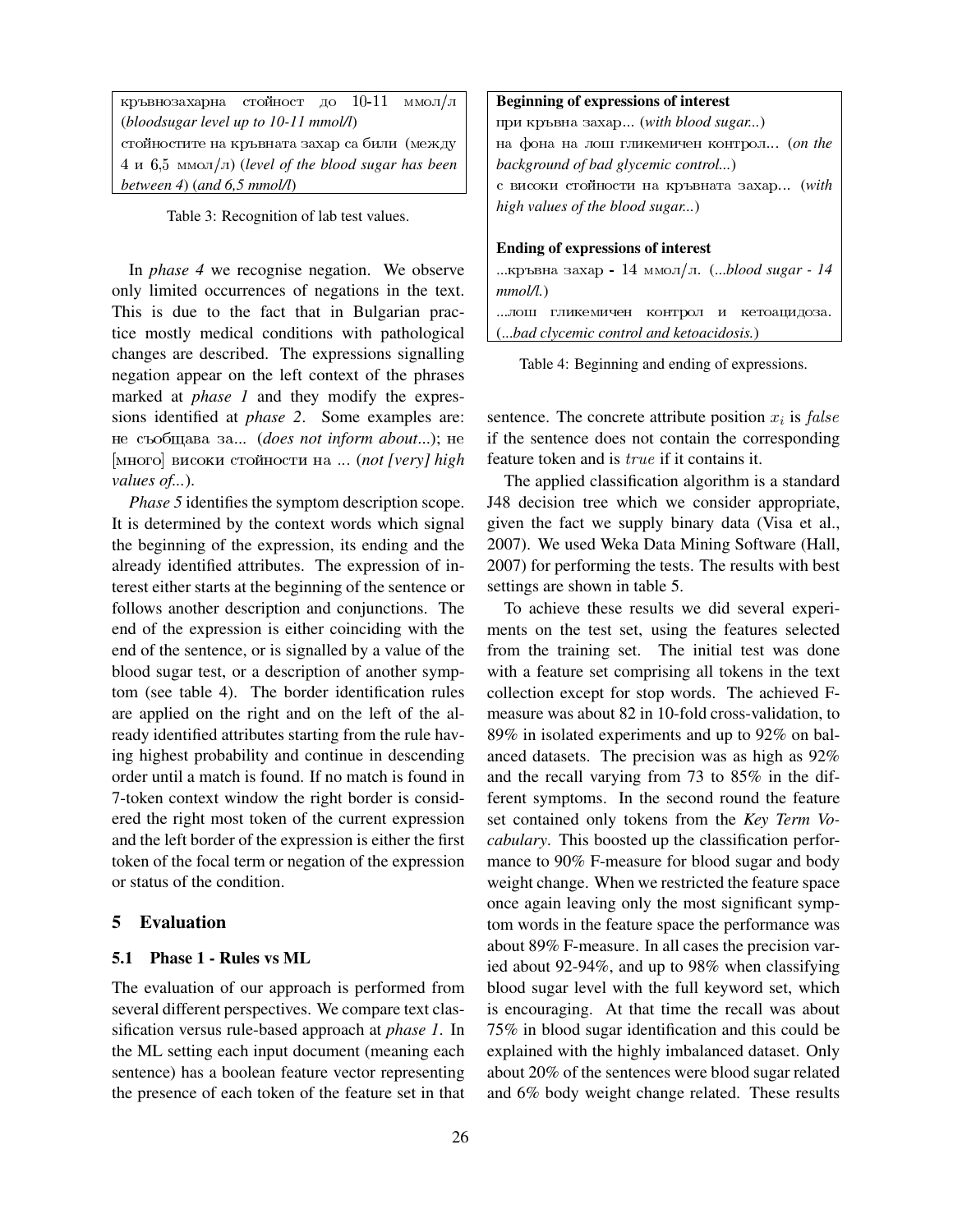| Method $%$       | Precision | Recall | F-measure |
|------------------|-----------|--------|-----------|
| J48 bs 22 feat.  | 94.80     | 80.00  | 86.80     |
| J48 bwc 16 feat. | 94.30     | 85.30  | 89.60     |
| Rule-based bs    | 96.40     | 90.00  | 93.09     |
| Rule-based bwc   | 98.50     | 92.00  | 95.14     |

Table 5: Level 1 evaluation. ML vs Rule-based best performance.

| Phase                    | Precision | Recall | F-measure |  |  |  |
|--------------------------|-----------|--------|-----------|--|--|--|
| Blood sugar (bc)         |           |        |           |  |  |  |
| Ph.1 Focus               | 96.4      | 90.0   | 93.09     |  |  |  |
| Ph.2 Status              | 91        | 45.5   | 60.6      |  |  |  |
| Ph.3 Values              | 88.9      | 77.8   | 83        |  |  |  |
| Ph.4 Neg.                | 96.3      | 94.2   | 95.2      |  |  |  |
| Ph.5 Scope               | 97        | 96     | 96.5      |  |  |  |
| Body weight change (bwc) |           |        |           |  |  |  |
| Ph.1 Focus               | 96.6      | 90.6   | 93.5      |  |  |  |
| Ph.2 Status              | 86.2      | 78.1   | 82        |  |  |  |
| Ph.3 Values              | 87.5      | 70     | 77.8      |  |  |  |
| Ph.4 Neg.                | NA.       | NA.    | <b>NA</b> |  |  |  |
| Ph.5 Scope               | 82.7      | 75     | 78.7      |  |  |  |

Table 6: Rule performance by level

show that even without introducing domain knowledge and using the full feature space the positive output predictions are reliable. SVM classification was also tested but it was outperformed by J48.

Table 5 shows that the precision of the rule-based approach is higher than the one obtained by automatic classification. However during the error analysis we noticed that in the rule-based setting some true positives were wrongly classified as such because they matched non symptom related expressions in sentences where the symptoms occur and respectively are annotated as positive. In means of precision both approaches differ only in about 2 points which invokes the assumption that they are comparable to each other and could be used as alternatives for experiments on a larger scale even without incorporating domain knowledge, especially in such a task where the accuracy of the extraction is more important than the coverage.

#### 5.2 Phase by Phase Evaluation

Results from the separate phases of rule-based analysis are shown in table 6.

At *phase 2* the tokens available in the training set are completely recognised; there is a group of tokens which are not available in the training set, but during the *phase 1* processing fall into the scope of the expression of interest. These ones are included to the condition description without having assigned any status class. Tokens may not be identified for two reasons – they are not available in the training set or they are misplaced (e.g. the target adjective is following the focal expression instead of preceding it, as it happens in all training set examples). 45% of the attributes expressing blood sugar status are recognised and 78.1% espressing body weight. Although the recall for blood sugar seems to be low at this phase, the result is actually good because during the error analysis we found out that 60% of the tokens which were not identified were equivalent.

At *phase 3* the main problem for value recognition were the alphanumerical expressions of lab test values which occur comparatively rare and have a wide range of spelling variants (and errors). Thus few extraction errors have high influence on the precision. This problem can be easily overcome by pregenerating a list of alphanumeric expressions and their variations. The negation at *phase 4* was recognised with high accuracy.

At *phase 5* all scope problems for blood sugar related expressions are resolved successfully except for one. The interval describing the value of the blood sugar was written as " $\sigma$ T 12 MMOJ/J  $\mu$  0 14 mmol/l" *(from 12 mmol/l to 14 mmol/l)* instead of "*from 12 to 14 mmol/l*" like all such examples in the training set. This lead to wrongly recognised right border and only partial recognition of the blood sugar level value. However this issue could be easily overcome by extending the recognition rules with additional "cosmetic" clauses for processing of alphanumeric values as suggested above. It would be helpful for recognition of any symptom to add new lexical alternations and paraphrases in addtion to the stemmed forms in the regex. Our approach is completely driven by the training set analysis because our goal is to see how far do we get on that base.

The extension of the rules as shown on figure 1 helped identifying blood sugar descriptions twice. We believe that such extensions in feature will have higher impact on a larger scale experiment.